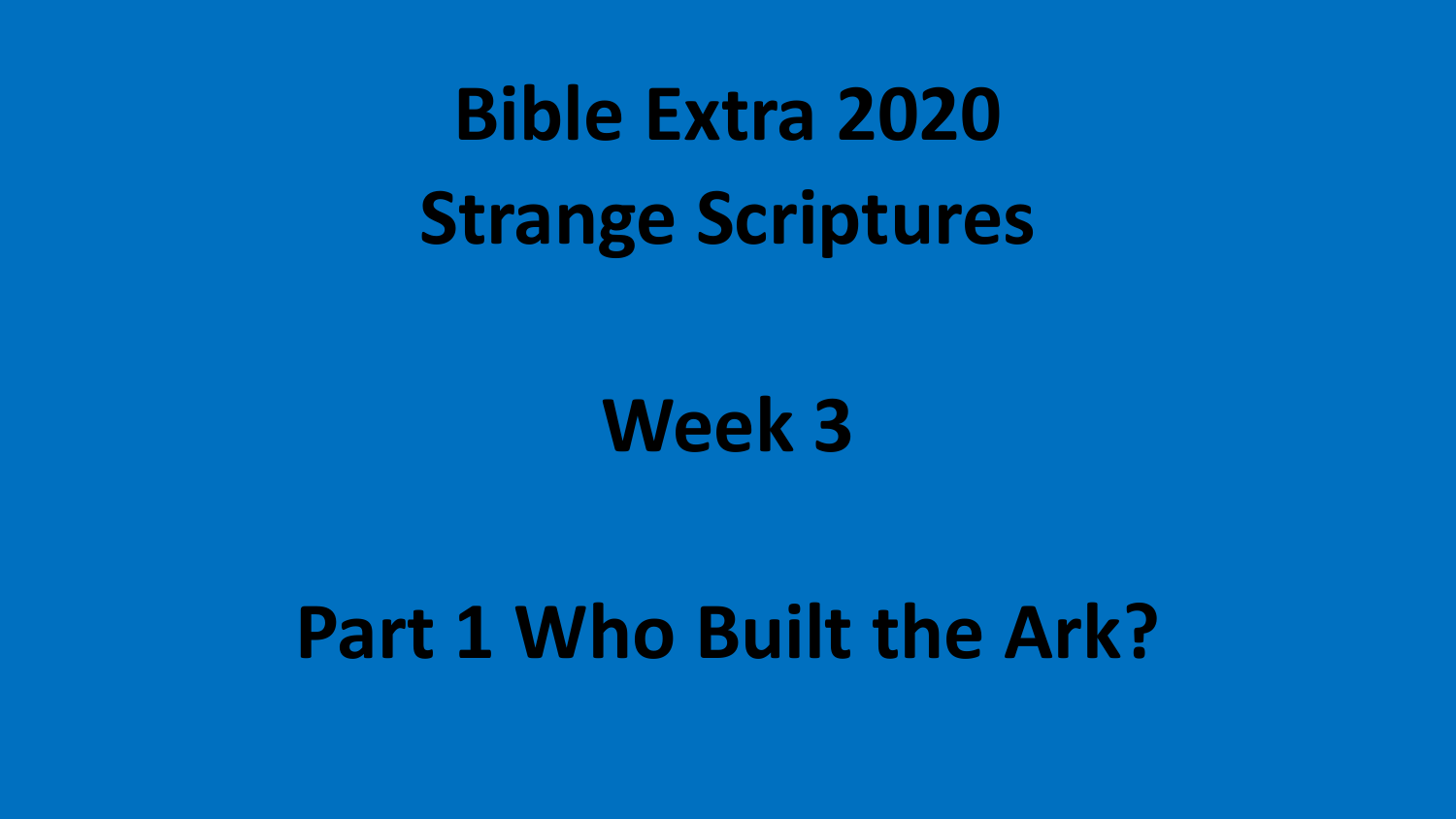### John Stott

*Of course any theory of evolution which is presented as a blind and random process must be rejected by Christians as incompatible with the biblical revelation that God created everything by his will and word, that he made it `good', and that his creative programme culminated in Godlike human beings. But there does not seem to me to be any biblical reason for denying that some kind of purposive evolutionary development may have been the mode which God employed in creating.*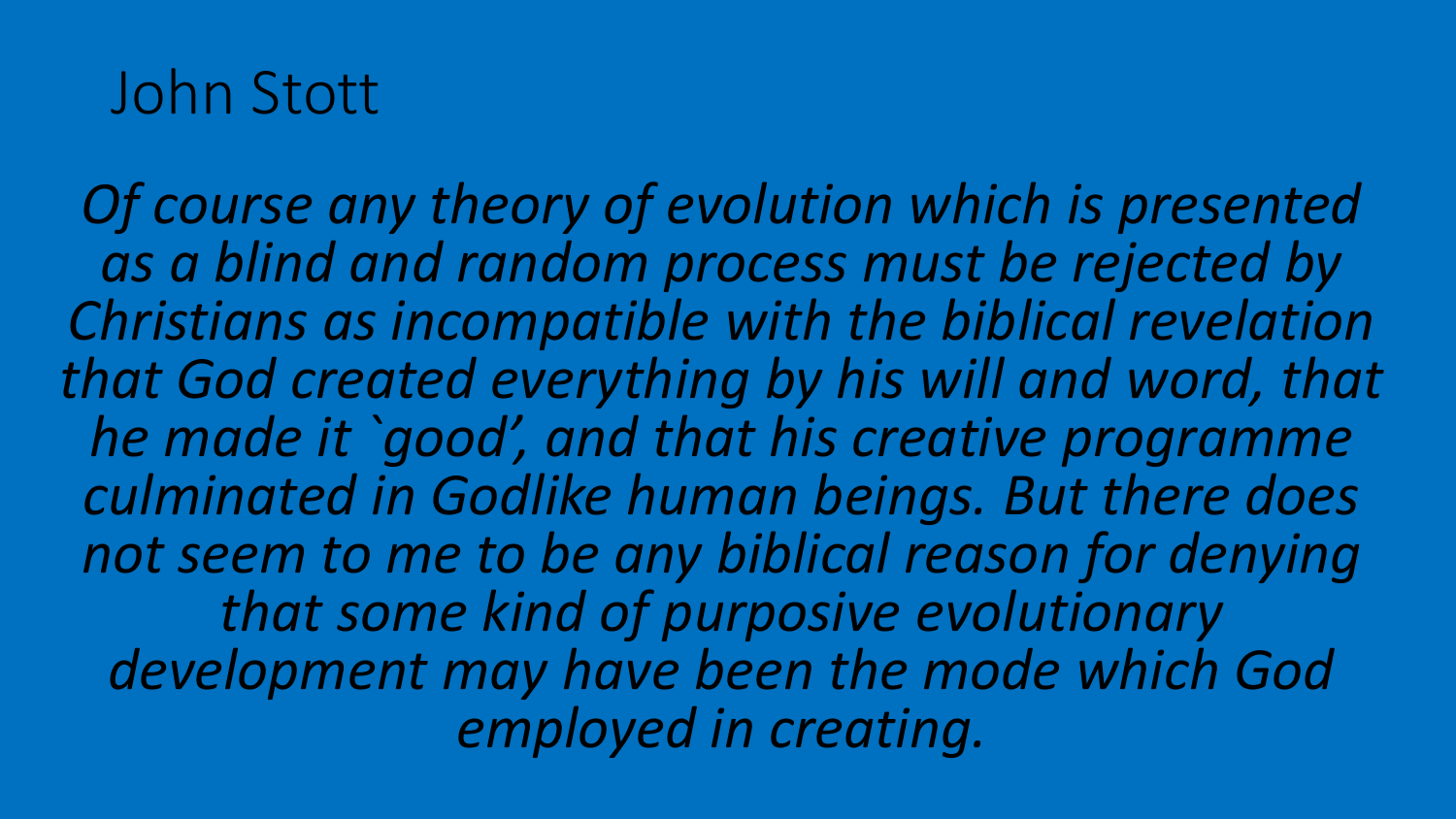*"At the present time, there is no available complete synthesis of scientific and theological knowledge regarding the Flood. What may be needed is a team, including a competent geologist, an anthropologist and an expert on Biblical languages and culture to work out a synthesis."*

#### Forster and Marston, Reason & Faith, 1989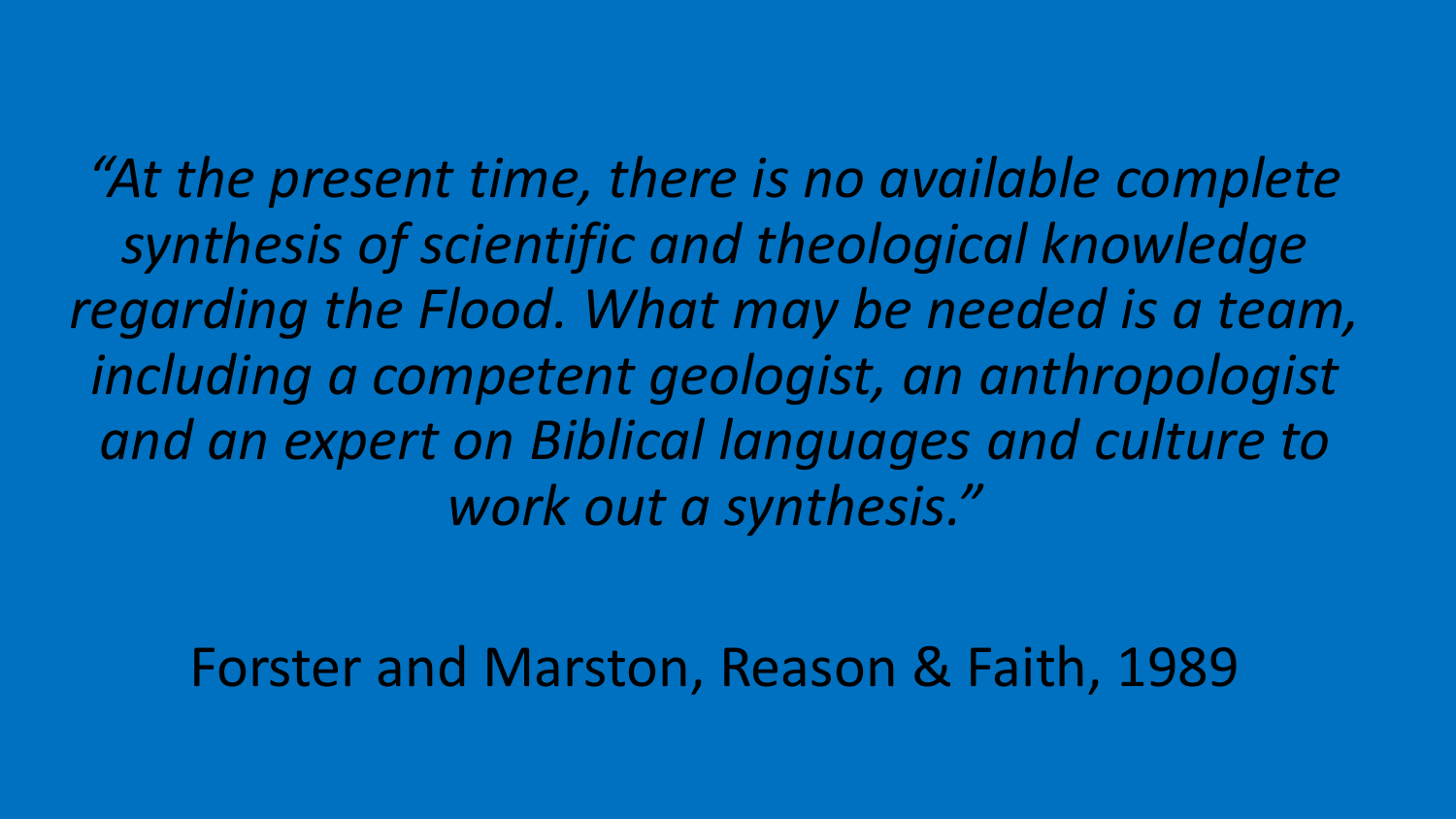#### Option 1 – Literal, Worldwide Flood

*"We believe that the Bible, as the verbally inspired and completely inerrant Word of God, gives us the true framework of historical and scientific interpretation, as well as religious truth.*  We take this revealed framework of history as our *basic datum."*

Whitcomb & Morris, The Genesis Flood, 1961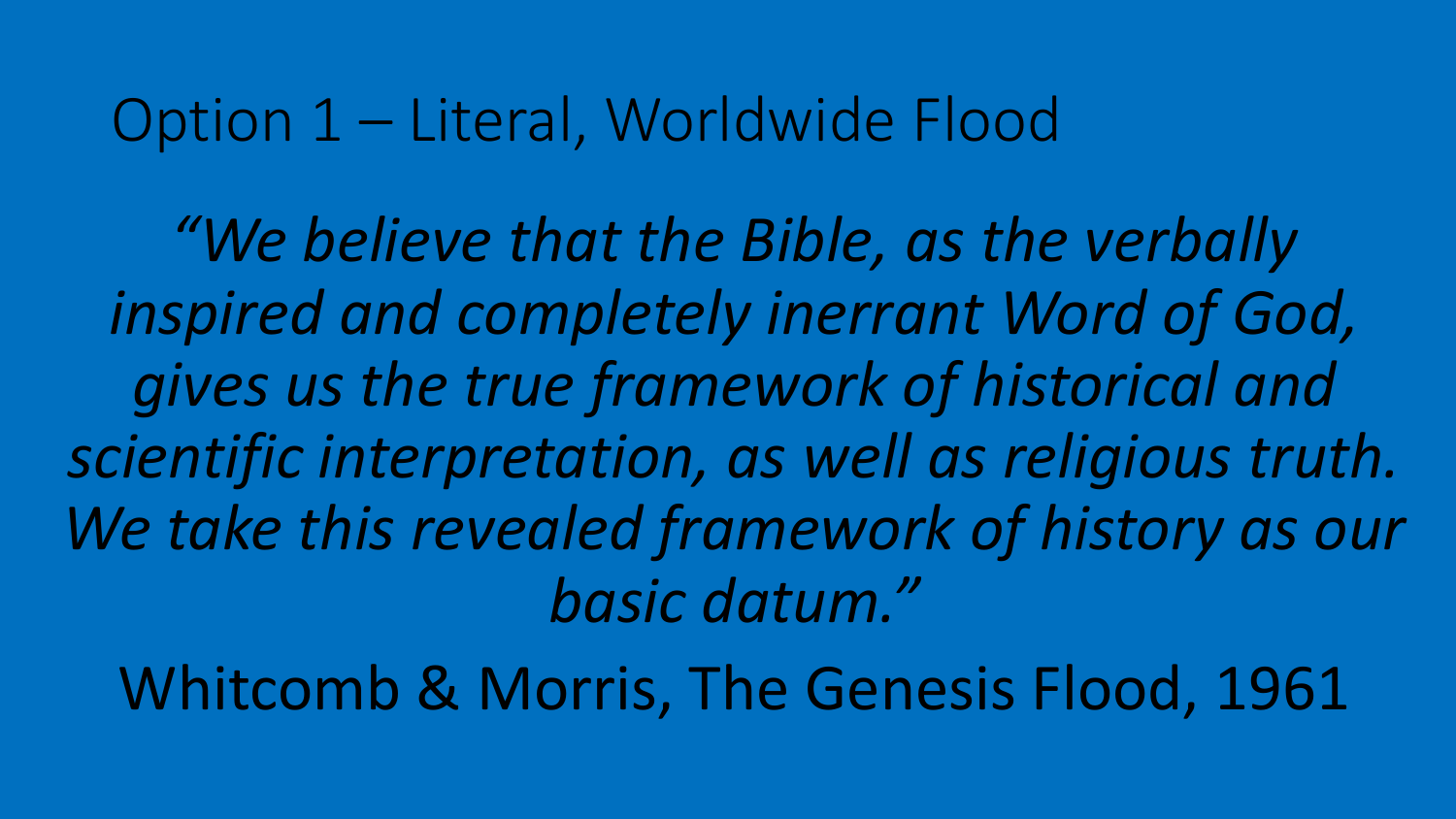### Scientific issues with the literal view

- 1. No geological evidence
- 2. Where did all the water come from?
- 3. Where did all that water go to?
- 4. How long did it take to drain?
- 5. How did all the animals get to the ark?
- 6. How did the South American tree sloth get home?
- 7. How come all the marsupials headed to Australia?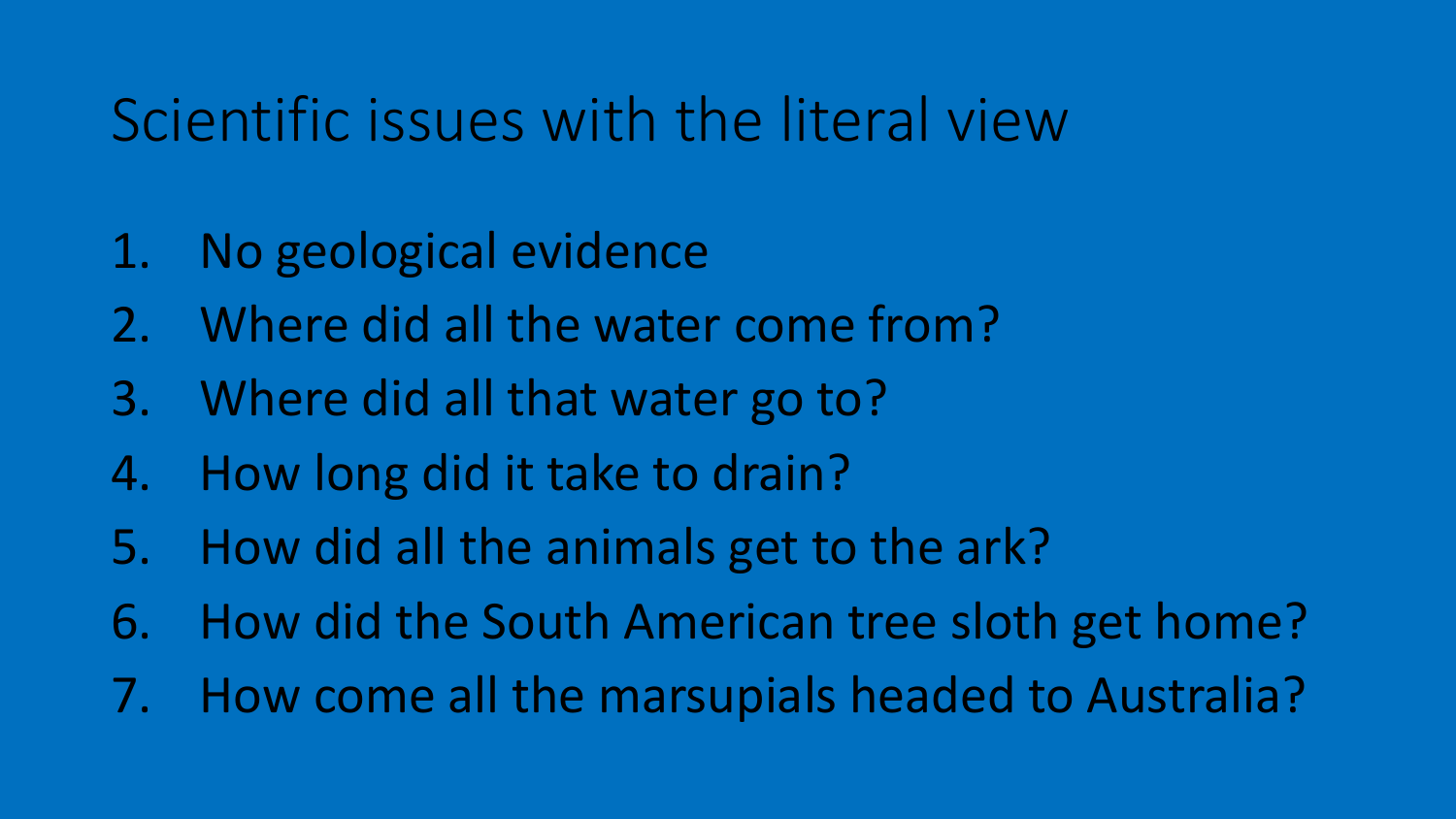### Scientific issues with the literal view

8. More than 8 people work at Chester zoo! 9. Many animals are carnivorous.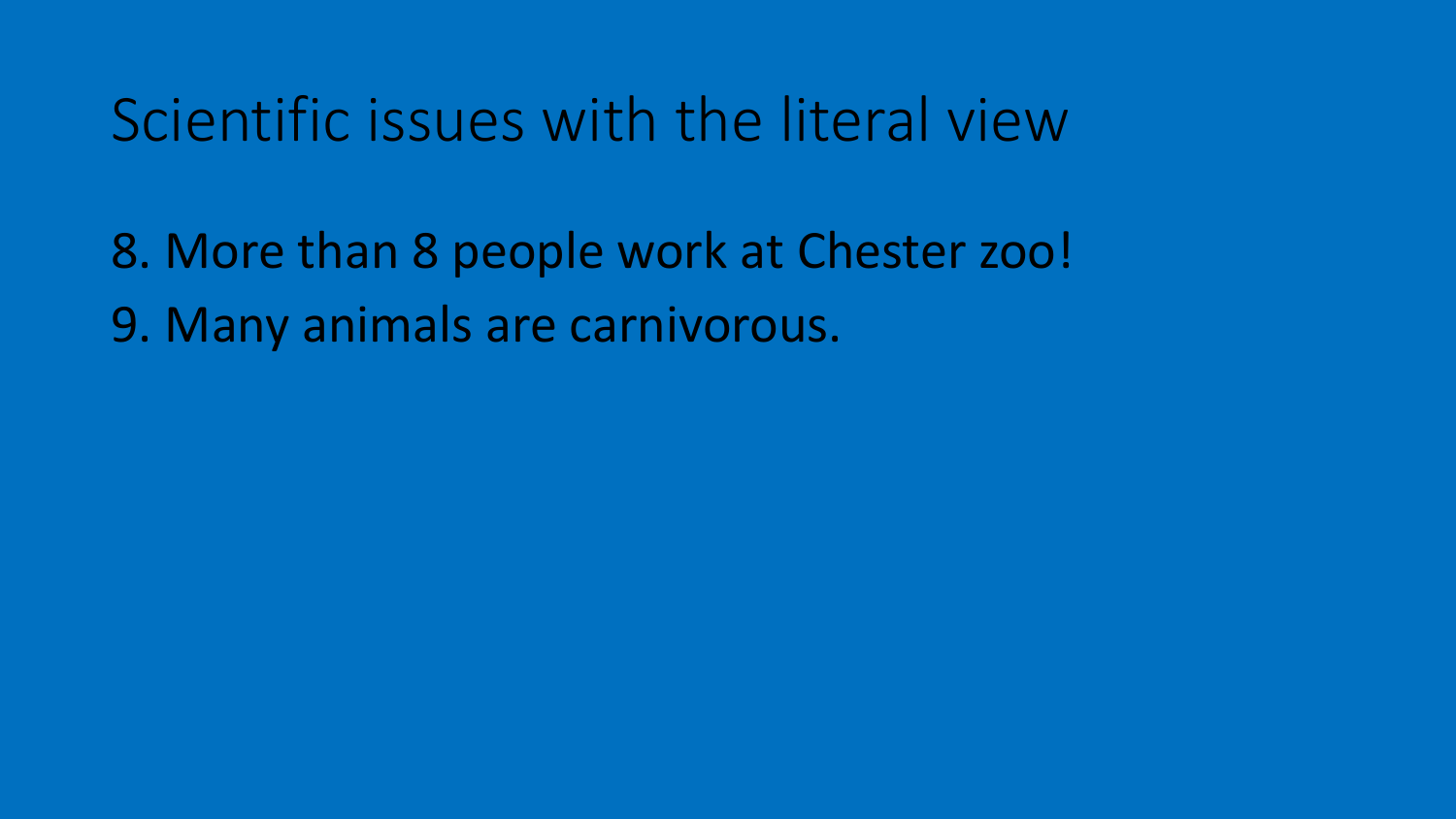*The Genesis Flood*, (Whitcomb & Morris, 1961) became a best-seller in the Fundamentalist world and polarized Evangelical opinion, though it was ignored by all university scientists and liberal Christians. It was followed by the launch of the Creation Research Society in 1963 and of Morris' Institute for Creation Research in 1972. Ken Ham, the founder of Answers in Genesis and the Creation Museum near Cincinnati, credited *The Genesis Flood* for "really launching the modern creationist movement around the world."

Wikipedia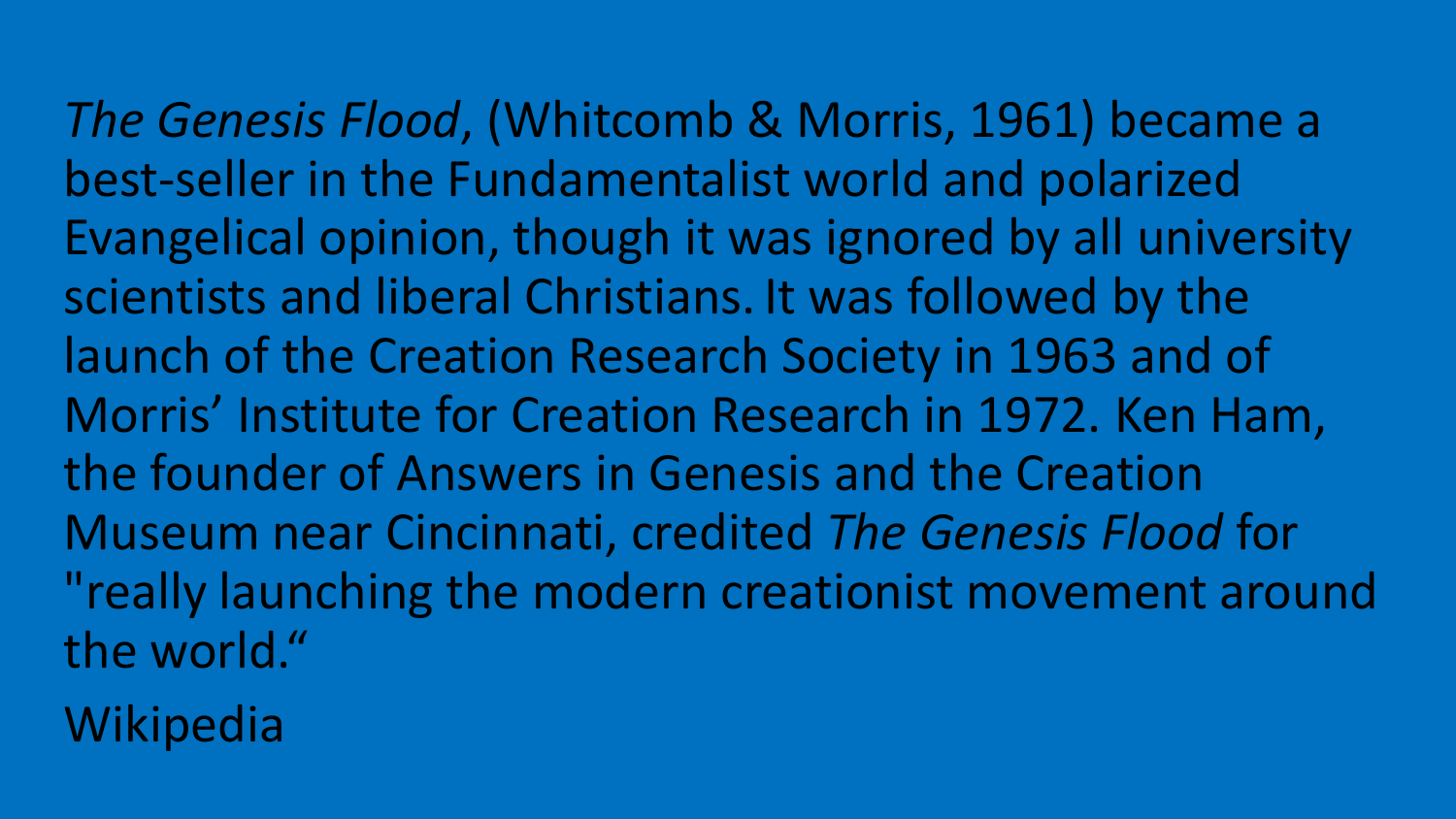## Option 2 – Local Flood 1. The language of appearance

*The flood seems to have been a comparatively local — though widespread — disaster. The assertion that `all the mountains under the entire heavens were covered' (Gen. 7:19) is not to be pressed with strict literalism, but rather understood from the perspective of the observer, just as the `God-fearing Jews from every nation under heaven' who were in Jerusalem for Pentecost evidently refers to the known world of the Mediterranean basin. For Luke goes on to list fifteen such groups. He was not alluding to distant peoples like Eskimos, Australian Aborigines and Maoris.*

John Stott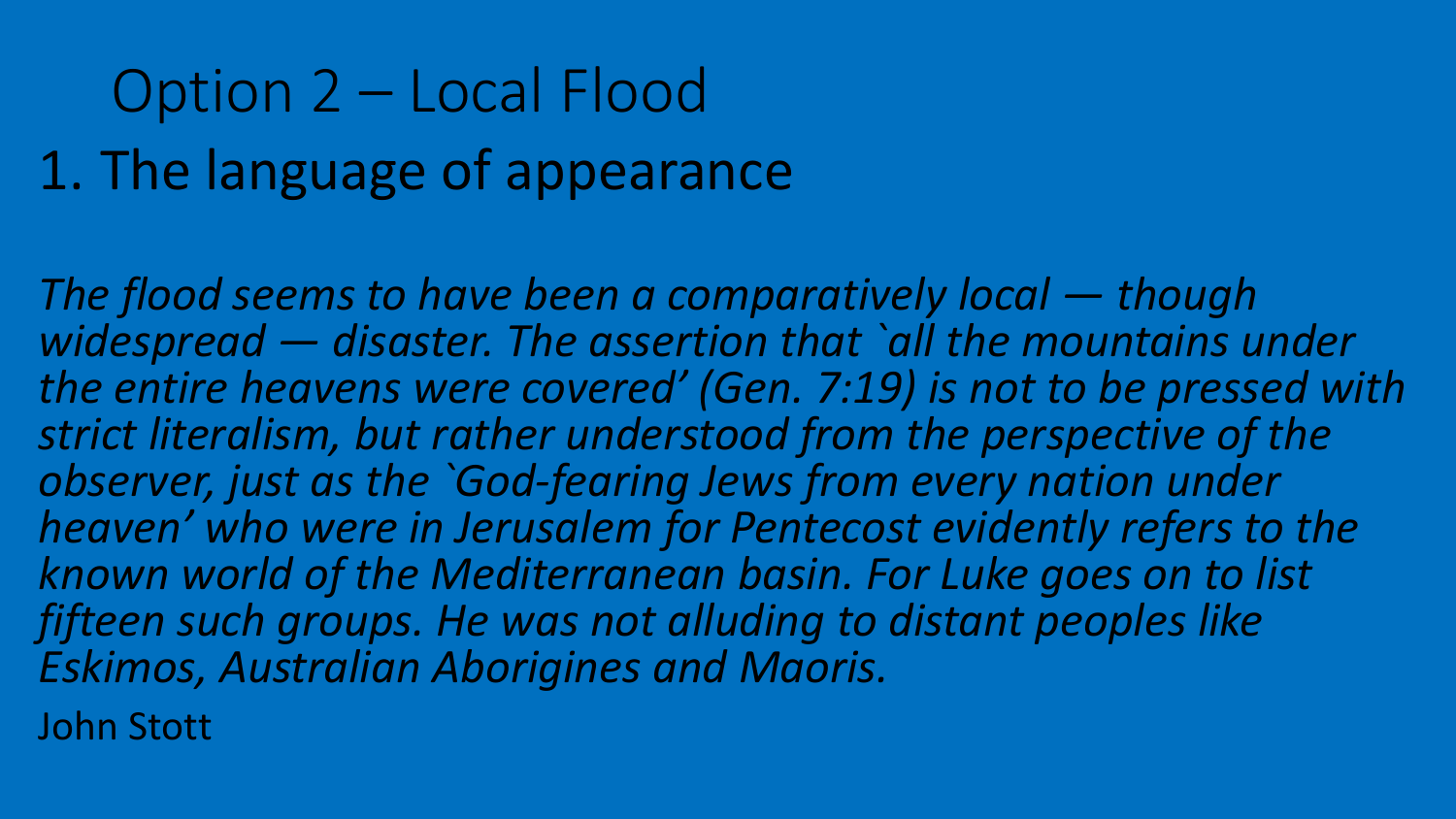Option 2 – Local Flood – arguments FOR

1. Language of appearance 2. Meaning of "*eretz*" ("Earth") 3. Hebrew use of hyperbole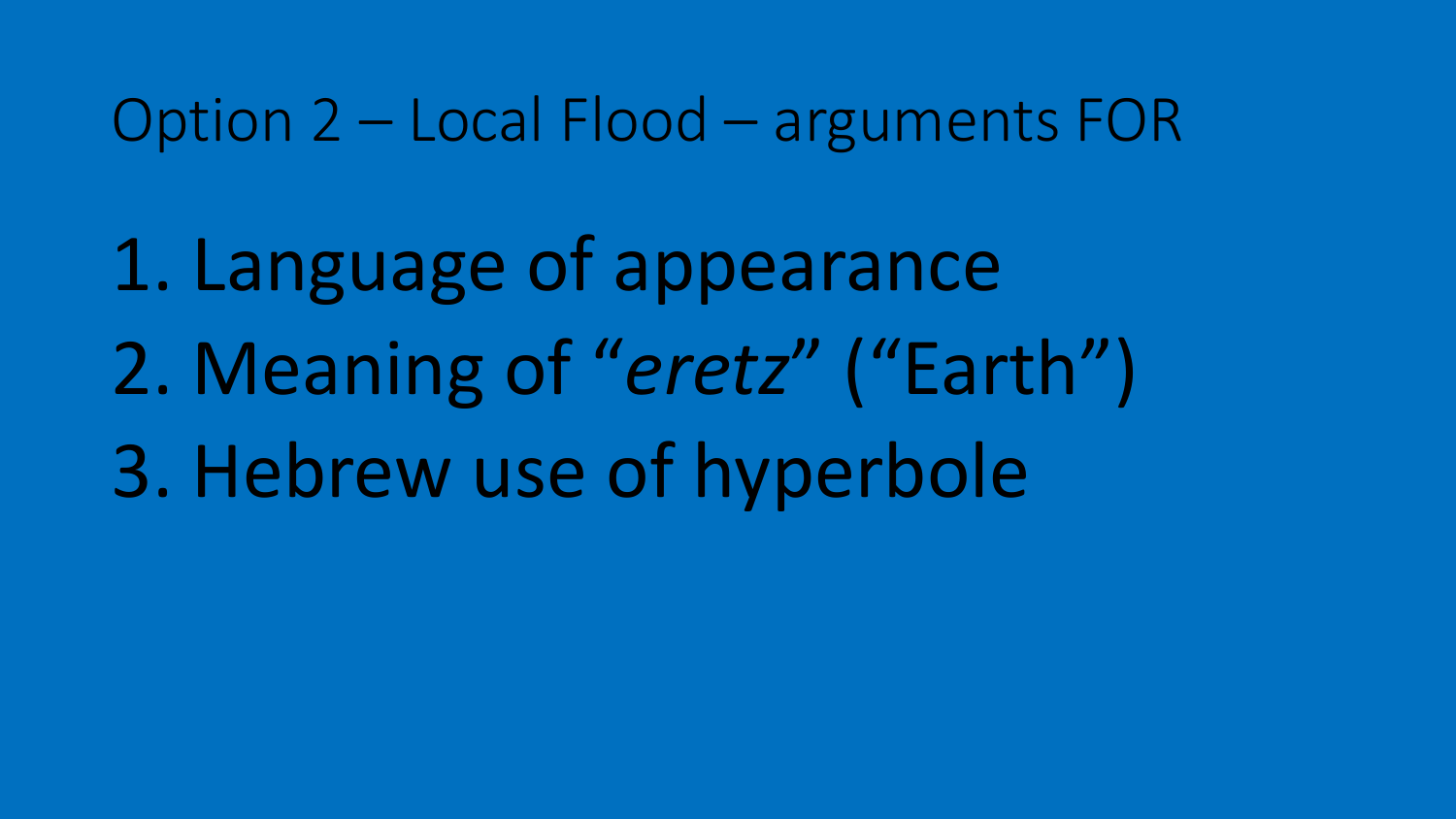#### Option 2 – Local Flood – arguments against

- 1. A local flood doesn't have the same judgment value.
- 2. A local flood doesn't make much sense of the promise never to do it again.
- 3. A local flood feels insignificant for these majestic and foundational opening chapters of the Bible.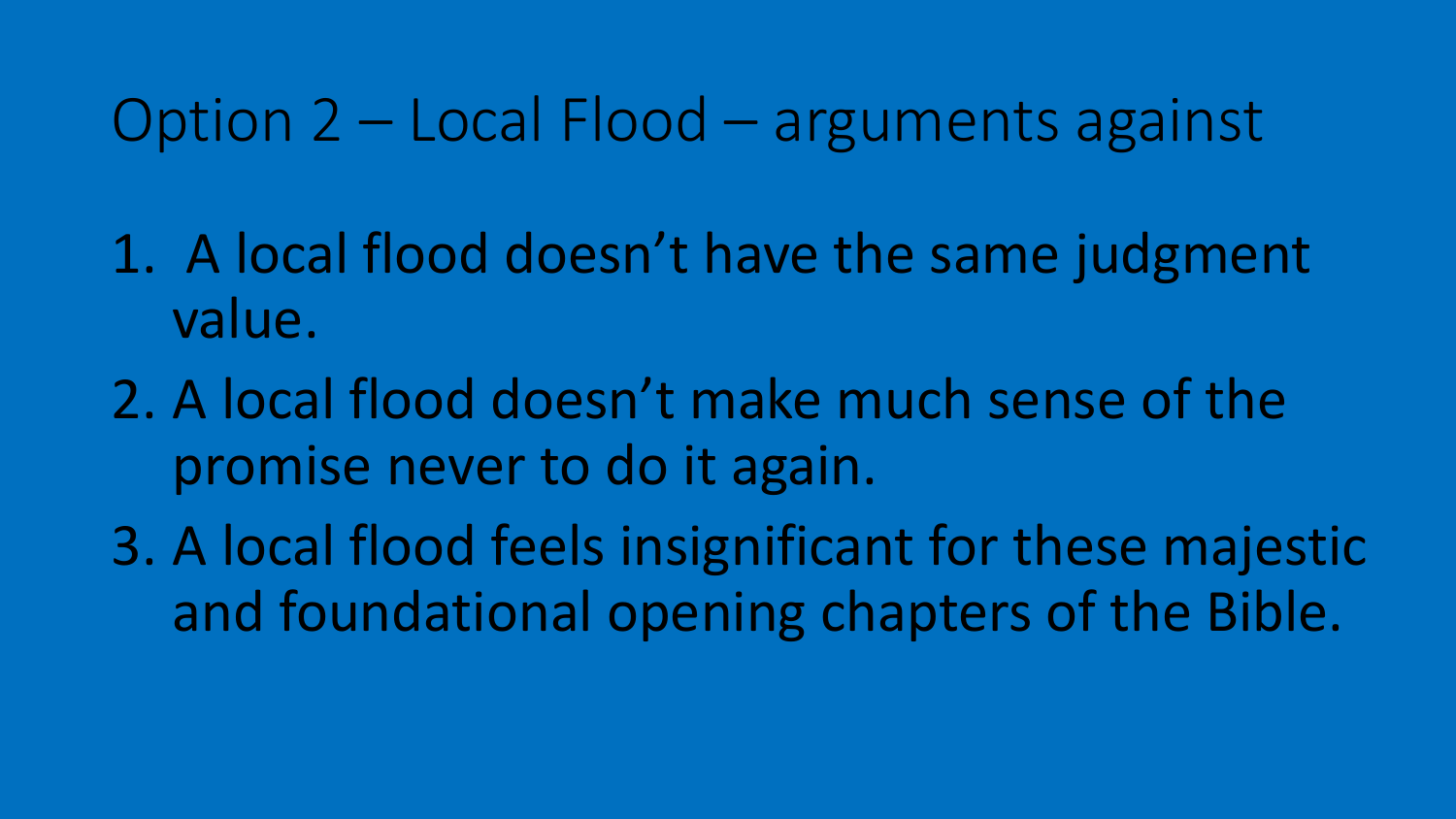#### Option 3 – A polemical story

**ARGUMENTS AGAINST**

1. Bible elsewhere seems to regard Noah as a real individual.

2. NT refs ( 1 Pet 3:20-21, 2 Pet 3:6)

3. What's the point of a judgement story if judgment didn't actually happen?